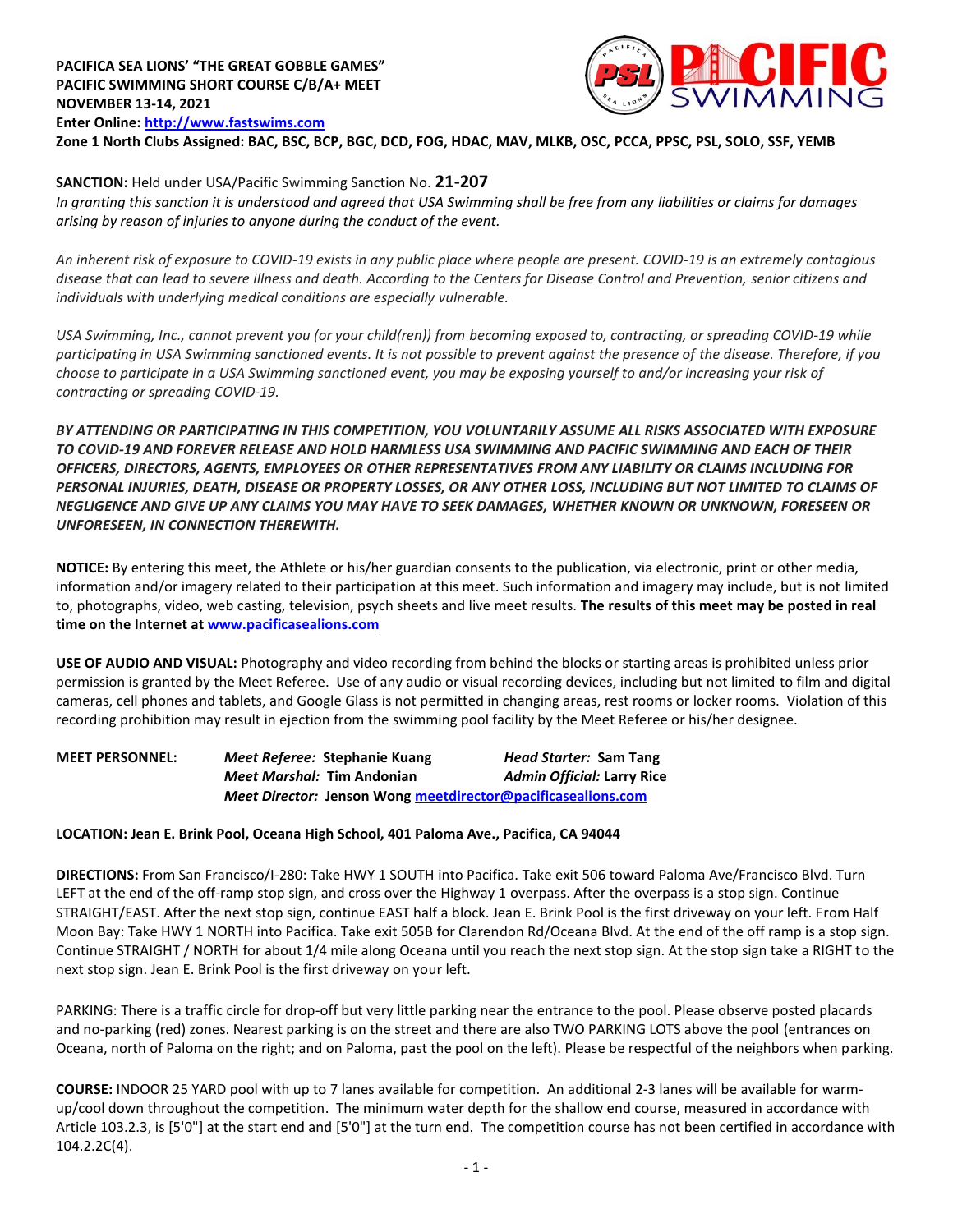- **TIME: Session A (All Athletes 13 Years Old & Over):** Meet will begin at **9:00** AM each day with warm-ups from **7:30** to **8:50** AM each day. Assigned Group 1 & 2 warm-up times may be assigned by the Meet Host if participant count warrants. **Session B (All Athletes 12 Years Old & Under):** Meet will begin at **at least one hour after the completion of Session A and not before 12:00** PM each day with warm-ups from **at least 1 hour before the scheduled start of the session**. Assigned Group 1 & 2 warm-up times may be assigned by the Meet Host if participant count warrants.
- **RULES: •** Current USA and Pacific Swimming rules and warm-up procedures will govern the meet. A copy of these procedures will be posted at the Clerk-of-Course.

• The local facilities guidelines, restrictions and interpretation of the local public health guidelines shall be followed at this meet.

• All applicable adults participating in or associated with this meet, acknowledge that they are subject to the provisions of the USA Swimming Minor Athlete Abuse Prevention Policy ("MAAPP"), and that they understand that compliance with the MAAPP policy is a condition of participation in the conduct of this competition.

- All events are timed finals.
- All events will swim fast to slow.
- Athletes may compete in up to **4 individual** events per day, and up to 1 relay event per day, or 5 total events per day.
- All Athletes ages 12 and under should complete competition within four (4) hours.
- Entries will be accepted until the number of splashes exceeds the estimated timeline, per the "Four-Hour Rule," based on the Athletes age and gender.
- **•** If local conditions warrant it the Meet Referee, with the concurrence of the Meet Director, may require a mandatory scratch down. Immediate cash refunds will be made for any mandatory scratches.
- **All Coaches and Officials must wear their USA Swimming membership cards in a visible manner.**
- **•** Events listed with multiple age groups will be seeded together. Results will be split by age group.
- **•** All athletes entered in the 400 IM and 500 Free must provide their own timers and lap counters for the 500 Free.
- All athletes entered in the 500 Free must have achieved a USA "B" Time for their age group and gender in the 200 Free or longer. Coach-verified times will be accepted. Entries with "NO TIME" for the 500 Free will NOT be accepted.
- All athletes entered in the 400 IM must have achieved a USA "B" Time for their age group and gender in the 200 IM or longer. Coach-verified times will be accepted. Entries with "NO TIME" for the 400 IM will NOT be accepted.

**UNACCOMPANIED ATHLETES:** Any USA Swimming Athlete-Member competing at the meet must be accompanied by a USA Swimming Member-Coach for the purposes of Athlete supervision during warm-up, competition and warm-down. If a Coach-Member of the Athlete's USA Swimming Club does not attend the meet to serve in said supervisory capacity, it is the responsibility of the Athlete or the Athlete's legal guardian to arrange for supervision by a USA Swimming Member-Coach. The Meet Director or Meet Referee may assist the Athlete in making arrangements for such supervision; however, it is recommended that such arrangements be made in advance of the meet by the Athlete's USA Swimming Club Member-Coach.

**RACING STARTS:** Athletes must be certified by a USA Swimming member-coach as being proficient in performing a racing start or must start the race in the water. It is the responsibility of the Athlete or the Athlete's legal guardian to ensure compliance with this requirement.

**RESTRICTIONS:** • Smoking and the use of other tobacco products is prohibited on the pool deck, in the locker rooms, in spectator

- seating, on standing areas and in all areas used by Athletes, during the meet and during warm-up periods.
- Sale and use of alcoholic beverages is prohibited in all areas of the meet venue.
- No glass containers are allowed in the meet venue.
- No propane heater is permitted except for snack bar/meet operations.
- All shelters must be properly secured.
- Deck Changes are prohibited.

• Destructive devices, to include but not limited to, explosive devices and equipment, firearms (open or concealed), blades, knives, mace, stun guns and blunt objects are strictly prohibited in the swimming facility and its surrounding areas. If observed, the Meet Referee or his/her designee may ask that these devices be stored safely away from the public or removed from the facility. Noncompliance may result in the reporting to law enforcement authorities and ejection from the facility. Law enforcement officers (LEO) are exempt per applicable laws.

 Operation of a drone, or any other flying apparatus, is prohibited over the venue (pools, Athlete/Coach areas, Spectator areas and open ceiling locker rooms) any time Athletes, Coaches, Officials and/or Spectators are present.

- Pets, excluding working service animals, are strictly prohibited in all areas of the meet venue.
- Spectating from inside the facility will NOT be allowed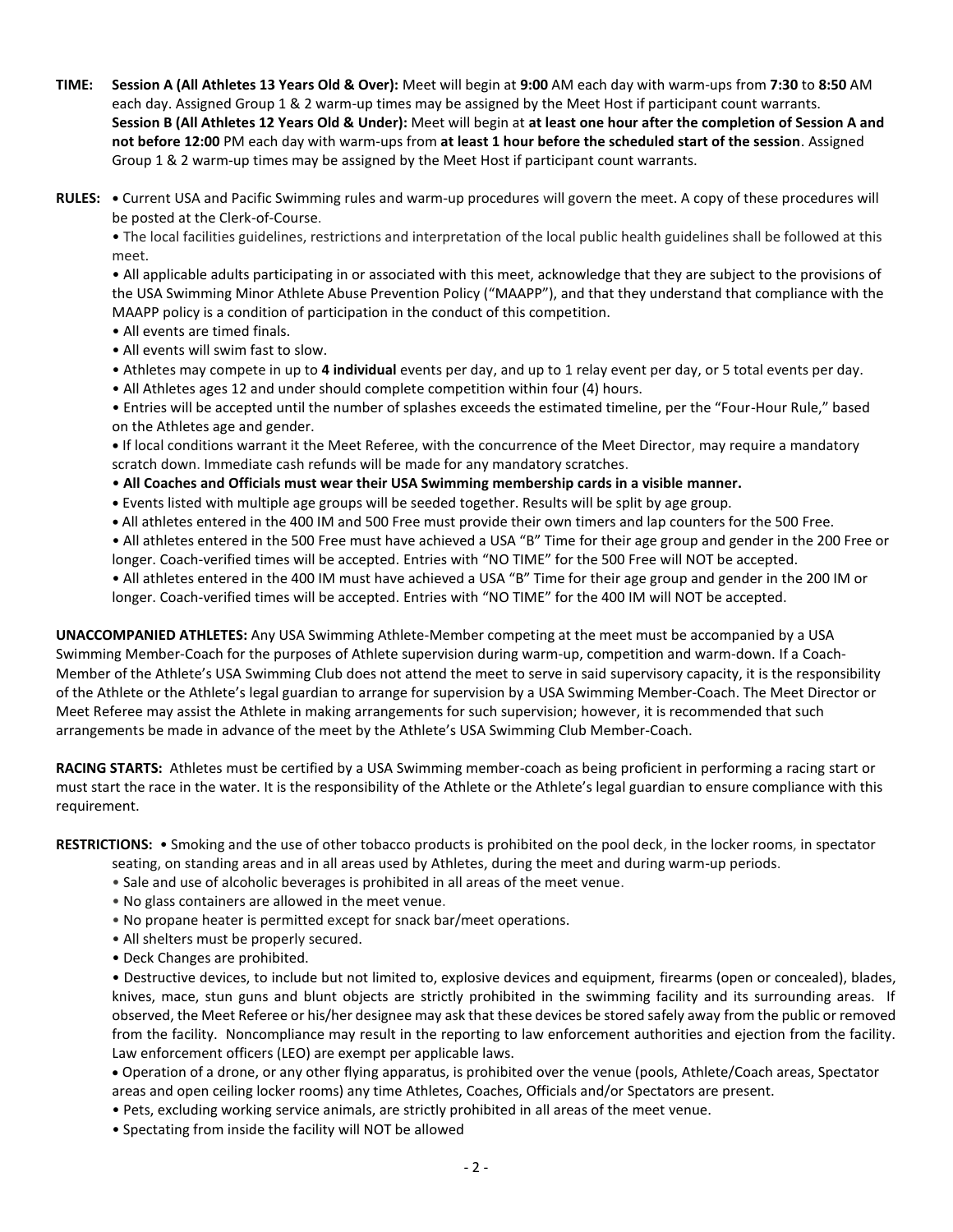• Athletes will not be permitted to change in or out of suits inside the facility. Participating clubs must bring their own changing tents

**ELIGIBILITY:** • Athletes must be current members of USA Swimming and enter their name and registration number on the meet entry card as they are shown on their Registration Card. If this is not done, it may be difficult to match the Athlete with the registration and times database. The meet host will check all Athlete registrations against the SWIMS database and if not found to be registered, the Meet Director shall accept the registration at the meet (a \$10 surcharge will be added to the regular registration fee). Duplicate registrations will be refunded by mail.

• Athletes in the "A" Division must have met at least USA Swimming Motivational "A" minimum time standard. Athletes in the "B" Division must have met at least the listed "B" minimum time standard. All entry times slower than the listed "B" time standard will be in the "C" Division.

• Entries with **"NO TIME" will be ACCEPTED (exception 500 Free & 400 IM– see rules)**.

• Entry times submitted for this meet may be checked against a computer database and may be changed in accordance with Pacific Swimming Entry Time Verification Procedures.

• Disabled Athletes are welcome to attend this meet and should contact the Meet Director or Meet Referee regarding any special accommodations on entry times and seeding per Pacific Swimming policy.

• Athletes 19 years of age and over may compete in the meet for time only, no awards. Such Athletes must have met standards for the 17-18 age group.

• The Athlete's age will be the age of the Athlete on the first day of the meet.

**ENTRY PRIORITY:** Zone 1 North Athletes from BAC, BSC, BCP, BGC, DCD, FOG, HDAC, MAV, MLKB, OSC, PCCA, PPSC, PSL, SOLO, SSF, YEMB entering online must do by 1:59pm Wednesday Oct 27 in order to receive priority acceptance to the meet. Surface entries must be postmarked by Monday October 25 in order to receive priority acceptance to the meet. No athletes other than those from BAC, BSC, BCP, BGC, DCD, FOG, HDAC, MAV, MLKB, OSC, PCCA, PPSC, PSL, SOLO, SSF, YEMB may enter the meet until the priority period has closed.

**ENTRY FEES:** \$4.50 per individual event plus an \$8.00 participation fee per Athlete. \$9.00 per relay event. Entries will be rejected if payment is not sent at time of request. No refunds will be made, except mandatory scratch downs.

**ONLINE ENTRIES:** To enter online go to **[www.fastswims.com](http://www.fastswims.com/)** to receive an immediate entry confirmation. This method requires payment by credit card. FastSwims charges a processing fee for this service, 6.5% of the total Entry Fees plus \$0.75 per transaction, regardless of number of Athletes. Please note that the processing fee is a separate fee from the Entry Fees. If you do not wish to pay the processing fee, enter the meet using a mail entry. Entering online is a convenience, is completely voluntary, and is in no way required or expected of an Athlete by Pacific Swimming. Online entries will be accepted through Wednesday, **November 3, 11:59pm**.

**MAILED OR HAND DELIVERED ENTRIES**: Entries must be on the attached consolidated entry form. Forms must be filled out completely and printed clearly with Athlete's best time. Entries must be postmarked by midnight, Monday **November 1** or hand delivered by 6:30 p.m. Wednesday, **November 3**. No late entries will be accepted. Requests for confirmation of receipt of entries should include a self-addressed envelope.

**Make check payable to**: **Pacifica Sea Lions**

**Mail entries to**: **PSL c/o Jenson Wong, PO Box 405, Pacifica, CA 94044**

**Hand deliver entries to: PSL Coaches or Board 401 Paloma Ave., Pacifica CA 94044 before 7:00pm**

**CHECK-IN:** The meet shall be pre-seeded. Athletes shall report to the bull-pen area at their scheduled time for each event.

**RESULTS:** Results for events seeded with multiple age groups will be split by age group (13-14, 15-Ov, 11-12, 9-10, 8-Un)

**SCRATCHES:** Any Athletes not reporting for or competing in an individual timed final event that they have checked in for/entered shall not be penalized.

**AWARDS:** None.

**ADMISSION:** Free. Digital program will be distributed to coaches.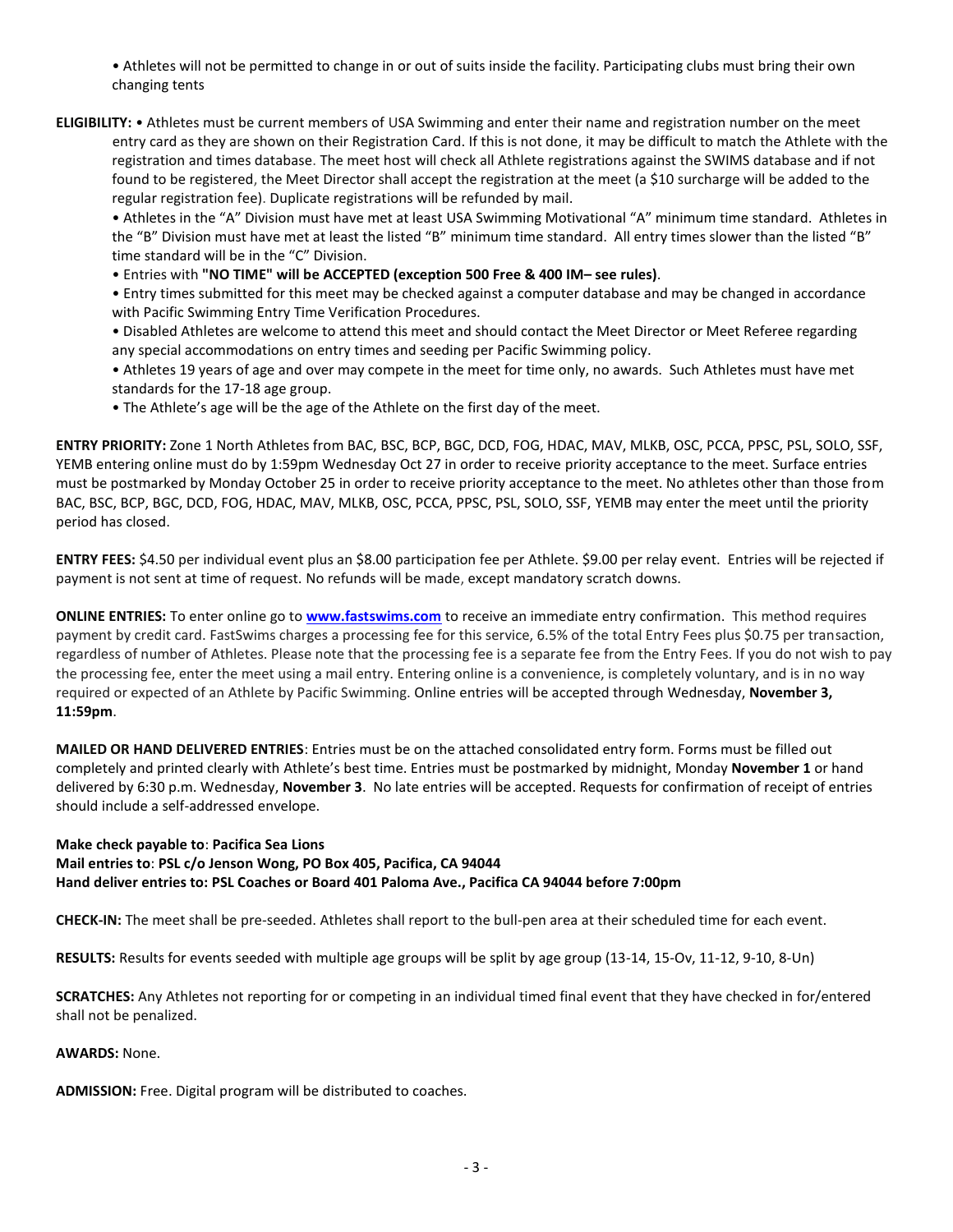**SNACK BAR & HOSPITALITY:** A snack bar will be available. Coaches and working Officials will be provided lunch. Hospitality will serve refreshments to timers and volunteers.

**MISCELLANEOUS:** No overnight parking is allowed. Facilities will not be provided after meet hours. Parking lot located behind the facility garage door will be reserved for officials and key meet host staff & volunteers.

**MINIMUM OFFICIALS:** Clubs must follow Zone 1 North rules for providing officials. Each club must provide officials for each session according to the number of athletes entered in that session, following the table below. Clubs that do not provide sufficient officials must provide coaches to act in the place of officials.

| <b>Club Athletes entered in session</b> | <b>Trained and carded Officials requested</b> |
|-----------------------------------------|-----------------------------------------------|
| $1 - 10$                                |                                               |
| $11 - 25$                               |                                               |
| 26-50                                   |                                               |
| 51-75                                   |                                               |
| 76-100                                  |                                               |
| 100 or more                             | 5+ (1 per 25 athletes)                        |

## **EVENT SUMMARY**

|               | <b>SATURDAY NOVEMBER 13</b> |                 |                 | <b>SUNDAY NOVEMBER 14</b> |           |                |                |  |  |
|---------------|-----------------------------|-----------------|-----------------|---------------------------|-----------|----------------|----------------|--|--|
| 8-UN          | $9 - 10$                    | $11 - 12$       | 13-OV           | $8 - UN$                  | $9 - 10$  | $11 - 12$      | 13-OV          |  |  |
|               | 4x50 Free Relay             |                 | 4x50 Fr-R       | 4x50 Medley Relay         | 4x50 M-R  |                |                |  |  |
| 25 Back       | 100 Back                    | 100 Back        | 200 Fly         | 25 Free                   | 200 Free  | 200 Free       | 100 Back       |  |  |
| 25 Breast     | 100 Breast                  | 100 Breast      | 200 IM          | 50 Breast                 | 50 Breast | 50 Breast      | 200 Free       |  |  |
| <b>50 Fly</b> | <b>50 Fly</b>               | <b>50 Fly</b>   | 50 Free         | 25 Fly                    | 100 Fly   | <b>100 Fly</b> | 200 Breast     |  |  |
| 50 Free       | 50 Free                     | 50 Free         | 200 Back        | 50 Back                   | 50 Back   | 50 Back        | <b>100 Fly</b> |  |  |
| 100 IM        | 100 IM                      | 100 IM          | 100 Breast      | 100 Free                  | 100 Free  | 100 Free       | 100 Free       |  |  |
|               | <b>500 Free</b>             | <b>500 Free</b> | <b>500 Free</b> |                           | 200 IM    | 200 IM         | 400 IM         |  |  |
|               |                             |                 |                 |                           |           | 200 Breast     |                |  |  |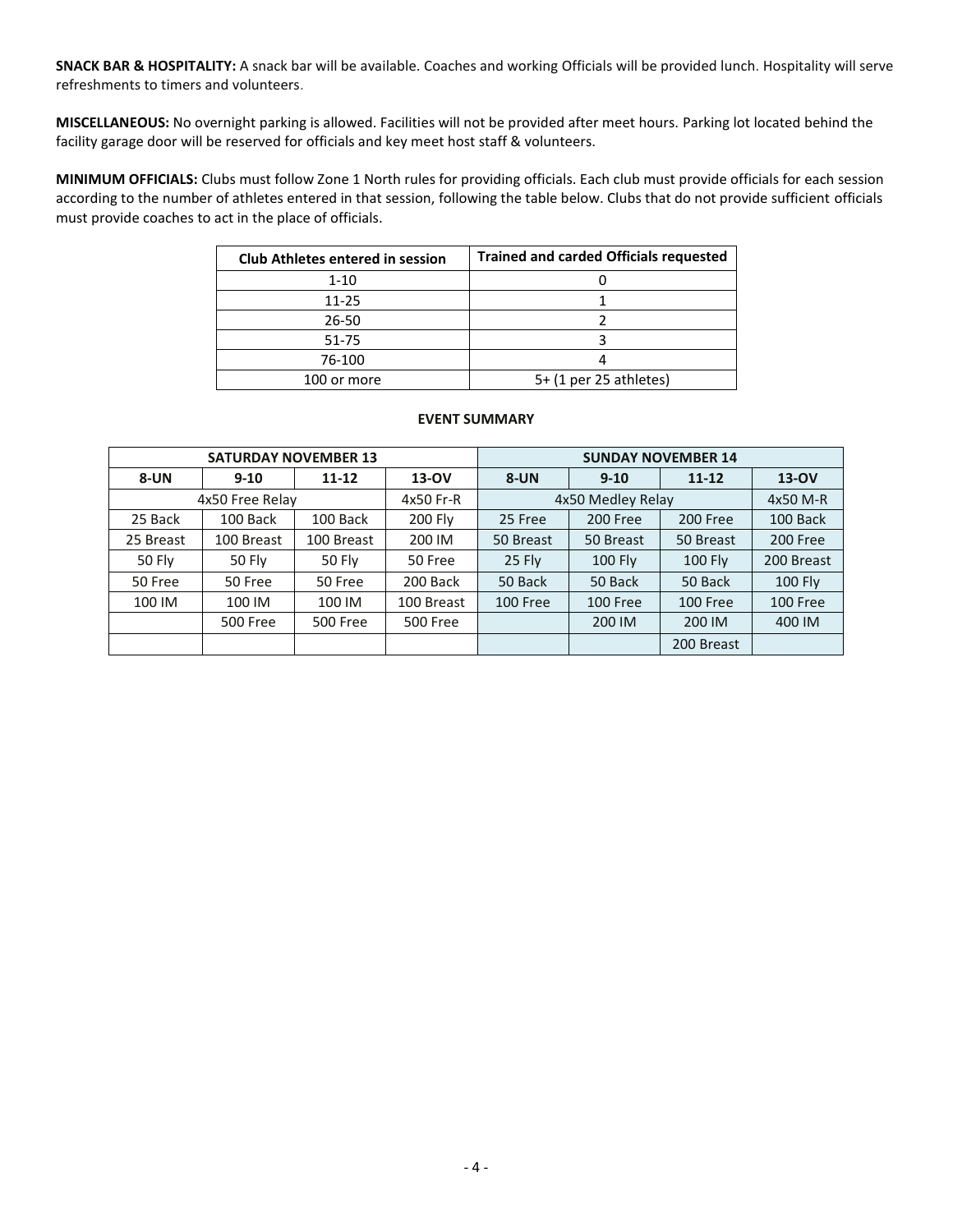|                | <b>SATURDAY NOVEMBER 13</b> |                |               | <b>SUNDAY NOVEMBER 14</b> |               |  |
|----------------|-----------------------------|----------------|---------------|---------------------------|---------------|--|
| <b>FEMALE</b>  | <b>SESSION A</b>            |                | <b>FEMALE</b> | <b>SESSION A</b>          | <b>MALE</b>   |  |
| <b>EVENT#</b>  | <b>EVENT</b>                | <b>EVENT#</b>  | <b>EVENT#</b> | <b>EVENT</b>              | <b>EVENT#</b> |  |
| $\mathbf{1}$   | OPEN 4x50 Free Relay        | $\overline{2}$ | 33            | OPEN 4x50 Medley Relay    |               |  |
|                | 13-14 200 Fly               |                |               | 13-14 100 Back            |               |  |
| $\overline{3}$ | 15-Ov 200 Fly               | 4              | 35            | 15-Ov 100 Back            |               |  |
|                | 13-14 200 IM                |                |               | 13-14 200 Free            |               |  |
| 5              | 15-Ov 200 IM                | 6              | 37            | 15-Ov 200 Free            |               |  |
|                | 13-14 50 Free               |                |               | 13-14 200 Breast          |               |  |
| $\overline{7}$ | 15-Ov 50 Free               | 8              | 39            | 15-Ov 200 Breast          |               |  |
|                | 13-14 200 Back              |                |               | 13-14 100 Fly             |               |  |
| 9              | 15-Ov 200 Back              | 10             | 41            | 15-Ov 100 Fly             | 42            |  |
|                | 13-14 100 Breast            |                |               | 13-14 100 Free            |               |  |
| 11             | 15-Ov 100 Breast            | 12             | 43            | 15-Ov 100 Free            |               |  |
|                | 13-14 500 Free              |                |               | 13-14 400 IM              |               |  |
| 13             | 15-Ov 500 Free              | 14             | 45            | 15-Ov 400 IM              | 46            |  |
| <b>EVENT#</b>  | <b>SESSION B</b>            | <b>EVENT#</b>  | <b>EVENT#</b> | <b>SESSION B</b>          | <b>EVENT#</b> |  |
| 15             | 12-Un 4x50 Free Relay       | 16             | 47            | 12-Un 4x50 Medley Relay   |               |  |
|                | 11-12 100 Back              |                |               | 11-12 200 Free            | 50            |  |
| 17             | 9-10 100 Back               | 18             | 49            | 9-10 200 Free             |               |  |
| 19             | 8-Un 25 Back                | 20             | 51            | 8-Un 25 Free              |               |  |
|                | 11-12 100 Breast            |                |               | 11-12 50 Breast           |               |  |
| 21             | 9-10 100 Breast             | 22             | 53            | 9-10 50 Breast            | 54            |  |
| 23             | 8-Un 25 Breast              | 24             |               | 8-Un 50 Breast            |               |  |
|                | 11-12 50 Fly                |                |               | 11-12 100 Fly             |               |  |
| 25             | 9-10 50 Fly                 | 26             | 55            | 9-10 100 Fly              |               |  |
|                | 8-Un 50 Fly                 |                | 57            | 8-Un 25 Fly               |               |  |
|                | 11-12 50 Free               |                |               | 11-12 50 Back             |               |  |
| 27             | 9-10 50 Free                | 28             | 59            | 9-10 50 Back              | 60            |  |
|                | 8-Un 50 Free                |                |               | 8-Un 50 Back              |               |  |
|                | 11-12 100 IM                |                |               | 11-12 100 Free            |               |  |
| 29             | 9-10 100 IM                 | 30             | 61            | 9-10 100 Free             |               |  |
|                | 8-Un 100 IM                 |                |               | 8-Un 100 Free             |               |  |
|                | 11-12 500 Free              |                |               | 11-12 200 IM              |               |  |
| 31             | 9-10 500 Free               | 32             | 63            | 9-10 200 IM               |               |  |

|                | <b>SATURDAY NOVEMBER 13</b> |                |
|----------------|-----------------------------|----------------|
| <b>ALE</b>     | <b>SESSION A</b>            | <b>MALE</b>    |
| NT#            | <b>EVENT</b>                | <b>EVENT#</b>  |
|                | OPEN 4x50 Free Relay        | $\overline{2}$ |
|                | 13-14 200 Fly               | $\overline{4}$ |
|                | 15-Ov 200 Fly               |                |
| 5              | 13-14 200 IM                | 6              |
|                | 15-Ov 200 IM                |                |
| 7              | 13-14 50 Free               | 8              |
|                | 15-Ov 50 Free               |                |
| 9              | 13-14 200 Back              | 10             |
|                | 15-Ov 200 Back              |                |
| $\overline{1}$ | 13-14 100 Breast            | 12             |
|                | 15-Ov 100 Breast            |                |
|                | 13-14 500 Free              | 14             |
| L3             | 15-Ov 500 Free              |                |
| NT#            | <b>SESSION B</b>            | <b>EVENT#</b>  |
| L5             | 12-Un 4x50 Free Relay       | 16             |
| L7             | 11-12 100 Back              | 18             |
|                | 9-10 100 Back               |                |
| L9             | 8-Un 25 Back                | 20             |
|                | 11-12 100 Breast            |                |
| $^{21}$        | 9-10 100 Breast             | 22             |
| 23             | 8-Un 25 Breast              | 24             |
|                | 11-12 50 Fly                |                |
| 25             | 9-10 50 Fly                 | 26             |
|                | 8-Un 50 Fly                 |                |
|                | 11-12 50 Free               |                |
| 27             | 9-10 50 Free                | 28             |
|                | 8-Un 50 Free                |                |
|                | 11-12 100 IM                |                |
| 29             | 9-10 100 IM                 | 30             |
|                | 8-Un 100 IM                 |                |
|                | 11-12 500 Free              |                |
| 31             | 9-10 500 Free               | 32             |
|                |                             |                |

**All athletes entered in the 400 IM and 500 Free must provide their own timers and lap counters for the 500 Free.**

**All athletes entered in the 500 Free or 400 IM must have achieved a USA "B" Time for their age group and gender in the 200 Free or 200 IM, respectively.** Coach-verified times will be accepted.

**Entries with "NO TIME" for the 500 Free or 400 IM will NOT be accepted.**

Use the following URL to find the time standards: <http://www.pacswim.org/swim-meet-times/standards>